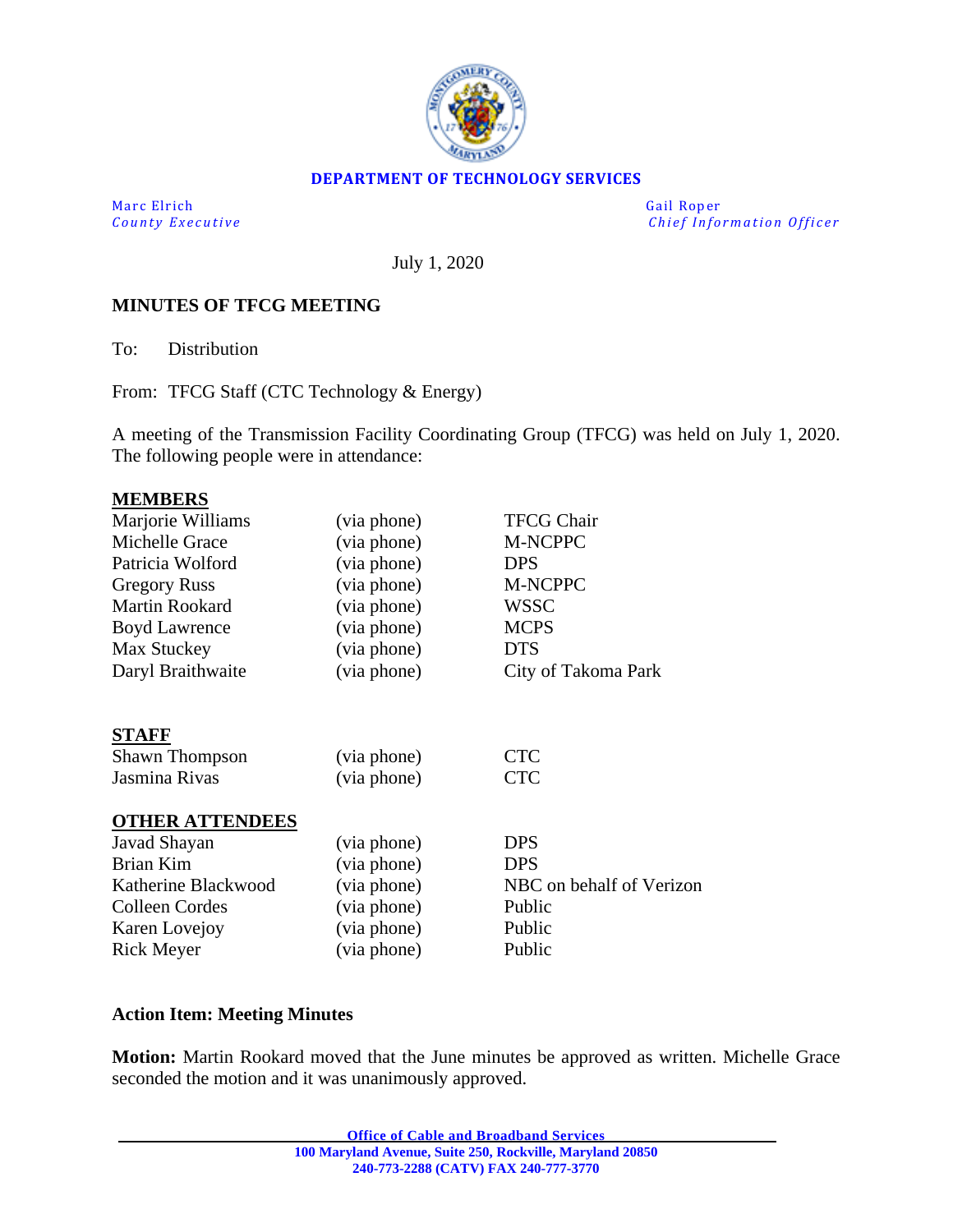Minutes of TFCG Meeting Held July 1, 2020 Page 2 of 7

### **Action Item: Consent Agenda**

### **Consent Agenda**

*1. Application Number:* 2020041131 *Type:* Minor Modification *Received (date):*4/29/2020 *Revised:* 6/1/2020

*Applicant:* Sitelink Wireless on behalf of T-Mobile *Site Name/Location:* Kensington House */* 10225 Frederick Ave., Kensington *Zoning Standard:* R-10 *Property Owner:* Bimblich-Diener & Co LLC *Description:* Remove and replace three antennas. Add three RRHs at 90' on an existing 83' building. *Tower Coordinator Recommendation:* Recommended. Recommendation is subject to compliance with all applicable laws. [https://montgomerycountytfcg.s3.amazonaws.com/Applications/MC2020041131+Applic](https://montgomerycountytfcg.s3.amazonaws.com/Applications/MC2020041131+Application.pdf)

[ation.pdf](https://montgomerycountytfcg.s3.amazonaws.com/Applications/MC2020041131+Application.pdf)

*2. Application Number:* 2020051145 *Type:* Minor Modification *Received (date):*5/12/2020 *Revised:* 5/29/2020

*Applicant:* NB&C on behalf of T-Mobile

*Site Name/Location:* Chevy Chase Building */* 5530 Wisconsin Ave., Chevy Chase *Zoning Standard:* CR-3.0 *Property Owner:* Friendship Properties Ltd. *Description:* Remove two antennas and one RRH. Add six antennas and three RRHs at

166' on an existing 159' building.

*Tower Coordinator Recommendation:* Recommended. Recommendation is subject to compliance with all applicable laws.

[https://montgomerycountytfcg.s3.amazonaws.com/Applications/MC2020051145+Applic](https://montgomerycountytfcg.s3.amazonaws.com/Applications/MC2020051145+Application.pdf) [ation.pdf](https://montgomerycountytfcg.s3.amazonaws.com/Applications/MC2020051145+Application.pdf)

*3. Application Number:* 2020051166 *Type:* Minor Modification *Received (date):*5/20/2020 *Revised:* 5/28/2020

*Applicant:* NB&C on behalf of Verizon Wireless *Site Name/Location:* Pepco 636-S */* 13900 Piney Meeting House Rd., Rockville *Zoning Standard:* IH-2.5 *Property Owner:* Pepco

*Description:* Remove and replace nine antennas. Add six RRHs at 121' on an existing 126' tower.

*Tower Coordinator Recommendation:* Recommended. Recommendation is subject to compliance with all applicable laws.

[https://montgomerycountytfcg.s3.amazonaws.com/Applications/MC2020051166+Applic](https://montgomerycountytfcg.s3.amazonaws.com/Applications/MC2020051166+Application.pdf) [ation.pdf](https://montgomerycountytfcg.s3.amazonaws.com/Applications/MC2020051166+Application.pdf)

*4. Application Number:* 2020041129 *Type:* Minor Modification *Received (date):*4/29/2020 *Revised:* 6/1/2020

*Applicant:* Sitelink Wireless on behalf T-Mobile *Site Name/Location:* National 4-H Council Bldg */* 7100 Connecticut Ave., Chevy Chase *Zoning Standard:* R-60 *Property Owner:* National 4-H Council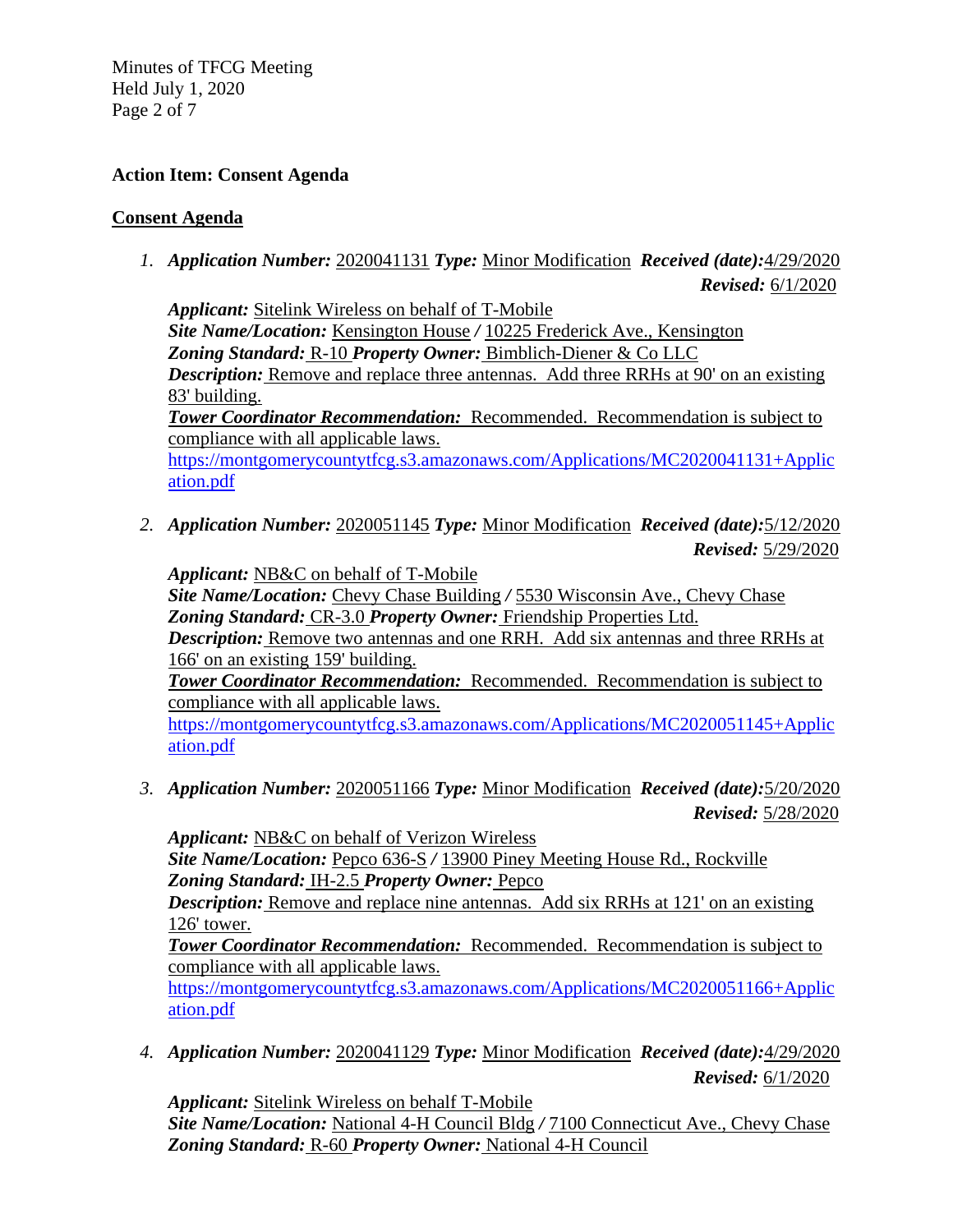Minutes of TFCG Meeting Held July 1, 2020 Page 3 of 7

> **Description:** Remove nine antennas and two RRHs. Add nine antennas and six RRHs at 59' on an existing 44' building.

*Tower Coordinator Recommendation:* Recommended. Recommendation is subject to compliance with all applicable laws.

[https://montgomerycountytfcg.s3.amazonaws.com/Applications/MC2020041129+Applic](https://montgomerycountytfcg.s3.amazonaws.com/Applications/MC2020041129+Application.pdf) [ation.pdf](https://montgomerycountytfcg.s3.amazonaws.com/Applications/MC2020041129+Application.pdf)

*5. Application Number:* 2020041130 *Type:* Minor Modification *Received (date):*4/29/2020

*Revised:* 6/1/2020

*Applicant:* Sitelink Wireless on behalf T-Mobile

*Site Name/Location:* Westlake Towers */* 7420 Westlake Terr., Bethesda *Zoning Standard:* R-H *Property Owner:* Westlake Park Condo

*Description:* Remove five antennas and four RRHs. Add six antennas and six RRHs at 175' on an existing 145' building.

*Tower Coordinator Recommendation:* Recommended. Recommendation is subject to compliance with all applicable laws.

[https://montgomerycountytfcg.s3.amazonaws.com/Applications/MC2020041130+Applic](https://montgomerycountytfcg.s3.amazonaws.com/Applications/MC2020041130+Application.pdf) [ation.pdf](https://montgomerycountytfcg.s3.amazonaws.com/Applications/MC2020041130+Application.pdf)

*6. Application Number:* 2020041132 *Type:* Minor Modification *Received (date):*4/29/2020 *Revised:* 6/1/2020

*Applicant:* Sitelink Wireless on behalf T-Mobile *Site Name/Location:* Westwood Towers Apts */* 5401 Westbard Ave., Bethesda *Zoning Standard:* CRT-3.0 *Property Owner:* Housing Opportunities Comm Montgomery County

*Description:* Remove six antennas and three RRHs. Add six antennas and six RRHs at 183' on an existing 150' building.

*Tower Coordinator Recommendation:* Recommended. Recommendation is subject to compliance with all applicable laws.

[https://montgomerycountytfcg.s3.amazonaws.com/Applications/MC2020041132+Applic](https://montgomerycountytfcg.s3.amazonaws.com/Applications/MC2020041132+Application.pdf) [ation.pdf](https://montgomerycountytfcg.s3.amazonaws.com/Applications/MC2020041132+Application.pdf)

*7. Application Number:* 2020061171 *Type:* Minor Modification *Received (date):* 6/5/2020 *Revised:* 6/10/2020

*Applicant:* NB&C on behalf T-Mobile *Site Name/Location:* Pepco 660-N */* 11313 Deborah Dr., Rockville *Zoning Standard:* R-90 *Property Owner:* Pepco *Description:* Remove three antennas and three RRHs. Add nine antennas and six RRHs at 132' on an existing 137'6" tower. *Tower Coordinator Recommendation:* Recommended. Recommendation is subject to compliance with all applicable laws. [https://montgomerycountytfcg.s3.amazonaws.com/Applications/MC2020061171Applicat](https://montgomerycountytfcg.s3.amazonaws.com/Applications/MC2020061171Application.pdf) [ion.pdf](https://montgomerycountytfcg.s3.amazonaws.com/Applications/MC2020061171Application.pdf)

*8. Application Number:* 2020061174 *Type:* Minor Modification *Received (date):* 6/4/2020 *Revised:* 6/10/2020

*Applicant:* Crown Castle on behalf of Verizon Wireless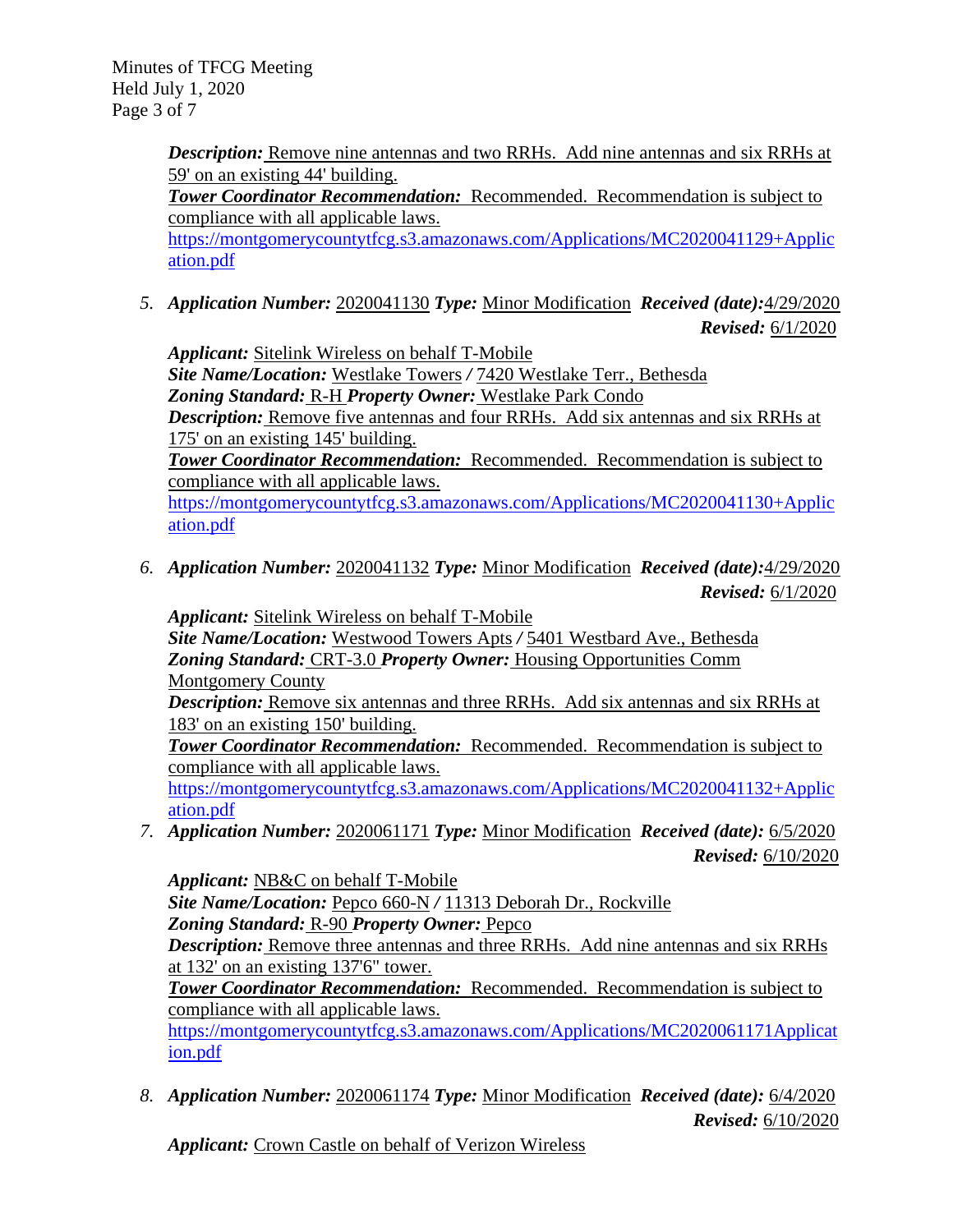Minutes of TFCG Meeting Held July 1, 2020 Page 4 of 7

> *Site Name/Location:* Public Storage Briggs Chaney */* 3351 Briggs Chaney Rd., Silver Spring

> *Zoning Standard:* EOF-0.75 *Property Owner:* Shurgard Maryland Properties Inc *Description:* Remove twelve antennas and six RRHs. Add six antennas at 120' on an existing 140' monopole.

*Tower Coordinator Recommendation:* Recommended. Recommendation is subject to compliance with all applicable laws.

[https://montgomerycountytfcg.s3.amazonaws.com/Applications/MC2020061174+Applic](https://montgomerycountytfcg.s3.amazonaws.com/Applications/MC2020061174+Application.pdf) [ation.pdf](https://montgomerycountytfcg.s3.amazonaws.com/Applications/MC2020061174+Application.pdf)

*9. Application Number:* 2020061172 *Type:* Minor Modification *Received (date):* 6/8/2020 *Revised:* 6/10/2020

*Applicant:* NB&C on behalf T-Mobile

*Site Name/Location:* Rockville Measuring Station */* 15030 Frederick Rd., Rockville *Zoning Standard:* IM-2.5 *Property Owner:* Atlantic Seaboard Corp

*Description:* Remove nine antennas and three RRHs. Add nine antennas and six RRHs at 165' on an existing 188' tower.

*Tower Coordinator Recommendation:* Recommended. Recommendation is subject to compliance with all applicable laws.

[https://montgomerycountytfcg.s3.amazonaws.com/Applications/MC2020061172+Applic](https://montgomerycountytfcg.s3.amazonaws.com/Applications/MC2020061172+Application.pdf) [ation.pdf](https://montgomerycountytfcg.s3.amazonaws.com/Applications/MC2020061172+Application.pdf)

*10. Application Number:* 2020061176 *Type:* Minor Modification *Received (date):*6/10/2020 *Revised:* 6/18/2020

*Applicant:* Smartlink Group on behalf of AT&T Wireless *Site Name/Location:* Hampshire Towers */* 7401 New Hampshire Ave., Takoma Park *Zoning Standard:* CRT-2.0 *Property Owner:* ORLO Management LLC *Description:* Remove and replace three antennas and six RRHs at 103/121' on an existing 95' building.

*Tower Coordinator Recommendation:* Recommended. Recommendation is subject to compliance with all applicable laws.

[https://montgomerycountytfcg.s3.amazonaws.com/Applications/MC2020061176+Applic](https://montgomerycountytfcg.s3.amazonaws.com/Applications/MC2020061176+Application.pdf) [ation.pdf](https://montgomerycountytfcg.s3.amazonaws.com/Applications/MC2020061176+Application.pdf)

*11. Application Number:* 2020051168 *Type:* Minor Modification *Received (date):*5/27/2020 *Revised:* 6/19/2020

*Applicant:* General Dynamics Wireless Services on behalf of AT&T Wireless *Site Name/Location:* Baptist Home */* 6301 Greentree Rd., Bethesda *Zoning Standard:* R-60 *Property Owner:* Baptist Home for Children *Description:* Remove an existing concrete pad. Install a new 10'x4' concrete pad and a 30 kW diesel generator.

*Tower Coordinator Recommendation:* Recommended. Recommendation is subject to compliance with all applicable laws.

[https://montgomerycountytfcg.s3.amazonaws.com/Applications/MC2020051168+Applic](https://montgomerycountytfcg.s3.amazonaws.com/Applications/MC2020051168+Application.pdf) [ation.pdf](https://montgomerycountytfcg.s3.amazonaws.com/Applications/MC2020051168+Application.pdf)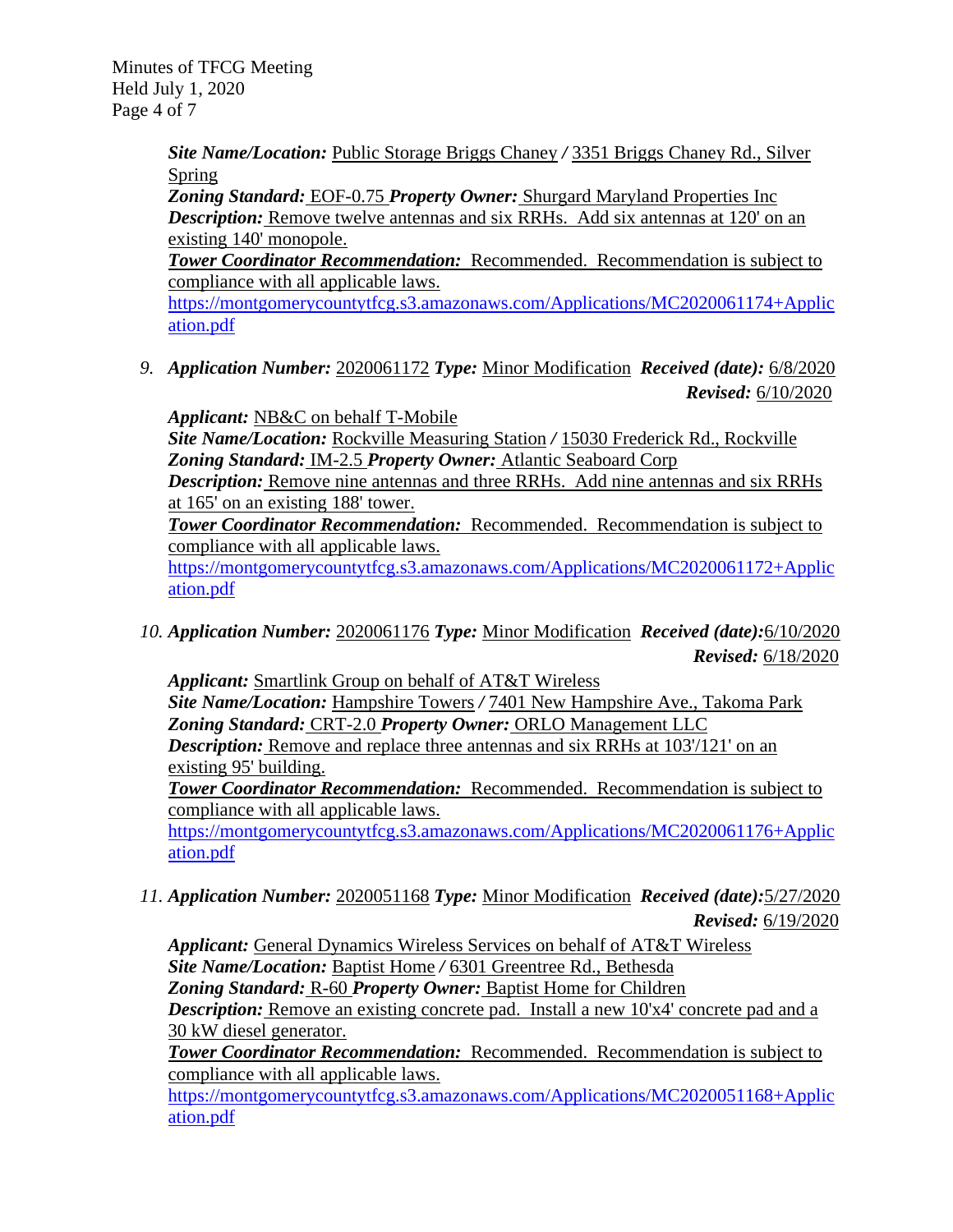Minutes of TFCG Meeting Held July 1, 2020 Page 5 of 7

## *12. Application Number:* 2019080964 *Type:* Minor Modification *Received (date):*8/29/2019 *Revised:* 10/1/2019 *Revised:* 1/27/2020 *Revised:* 6/2/2020

*Applicant:* Sitelink Wireless on behalf Verizon Wireless

*Site Name/Location:* Park Ritchie Apts */* 7600 Maple Ave., Takoma Park *Zoning Standard:* R-10 *Property Owner:* Park Ritchie LLC *Description:* Remove and replace nine antennas and six RRHs at 147/157' on an existing 151' building.

*Tower Coordinator Recommendation:* Recommended. Recommendation is subject to compliance with all applicable laws.

[https://montgomerycountytfcg.s3.amazonaws.com/Applications/MC2019080964+Applic](https://montgomerycountytfcg.s3.amazonaws.com/Applications/MC2019080964+Application.pdf) [ation.pdf](https://montgomerycountytfcg.s3.amazonaws.com/Applications/MC2019080964+Application.pdf)

*13. Application Number:* 2020061182 *Type:* Minor Modification *Received (date):*6/12/2020 *Revised:* 6/23/2020

*Applicant:* Sitelink Wireless on behalf T-Mobile

*Site Name/Location:* Colesville Tank */* 2201 Industrial Pkwy., Silver Spring *Zoning Standard:* CR-1.0 *Property Owner:* WSSC

*Description:* Remove and replace three antennas. Add three RRHs at 141' on an existing 216' water tank.

*Tower Coordinator Recommendation:* Recommended on condition the applicant provides written approval from WSSC at the time of permitting. Recommendation is subject to compliance with all applicable laws.

[https://montgomerycountytfcg.s3.amazonaws.com/Applications/MC2020061182+Applic](https://montgomerycountytfcg.s3.amazonaws.com/Applications/MC2020061182+Application.pdf) [ation.pdf](https://montgomerycountytfcg.s3.amazonaws.com/Applications/MC2020061182+Application.pdf)

*14. Application Number:* 2020061186 *Type:* Minor Modification *Received (date):*6/16/2020 *Revised:* 6/22/2020

*Applicant:* NB&C on behalf Verizon Wireless

*Site Name/Location:* Sudbury House Condo */* 2100 Washington Avenue., Silver Spring *Zoning Standard:* R-10 *Property Owner:* Sudbury House Condominiums

*Description:* Remove twelve antennas and six RRHs. Add nine antennas and six RRHs at 98'/100' on an existing 93' building.

*Tower Coordinator Recommendation:* Recommended. Recommendation is subject to compliance with all applicable laws.

[https://montgomerycountytfcg.s3.amazonaws.com/Applications/MC2020061186+Applic](https://montgomerycountytfcg.s3.amazonaws.com/Applications/MC2020061186+Application.pdf) [ation.pdf](https://montgomerycountytfcg.s3.amazonaws.com/Applications/MC2020061186+Application.pdf)

*15. Application Number:* 2020061187 *Type:* Minor Modification *Received (date):*6/16/2020 *Revised:* 6/22/2020

*Applicant:* NB&C on behalf Verizon Wireless *Site Name/Location:* Aspen Hill - Small cell 1 */* 13601 Connecticut Ave., Silver Spring *Zoning Standard:* NR-0.75 *Property Owner:* Aspen Hill Ventures, LLC *Description:* Remove and replace one antenna at 40' on an existing 38' light pole. Remove and replace an existing ground equipment cabinet.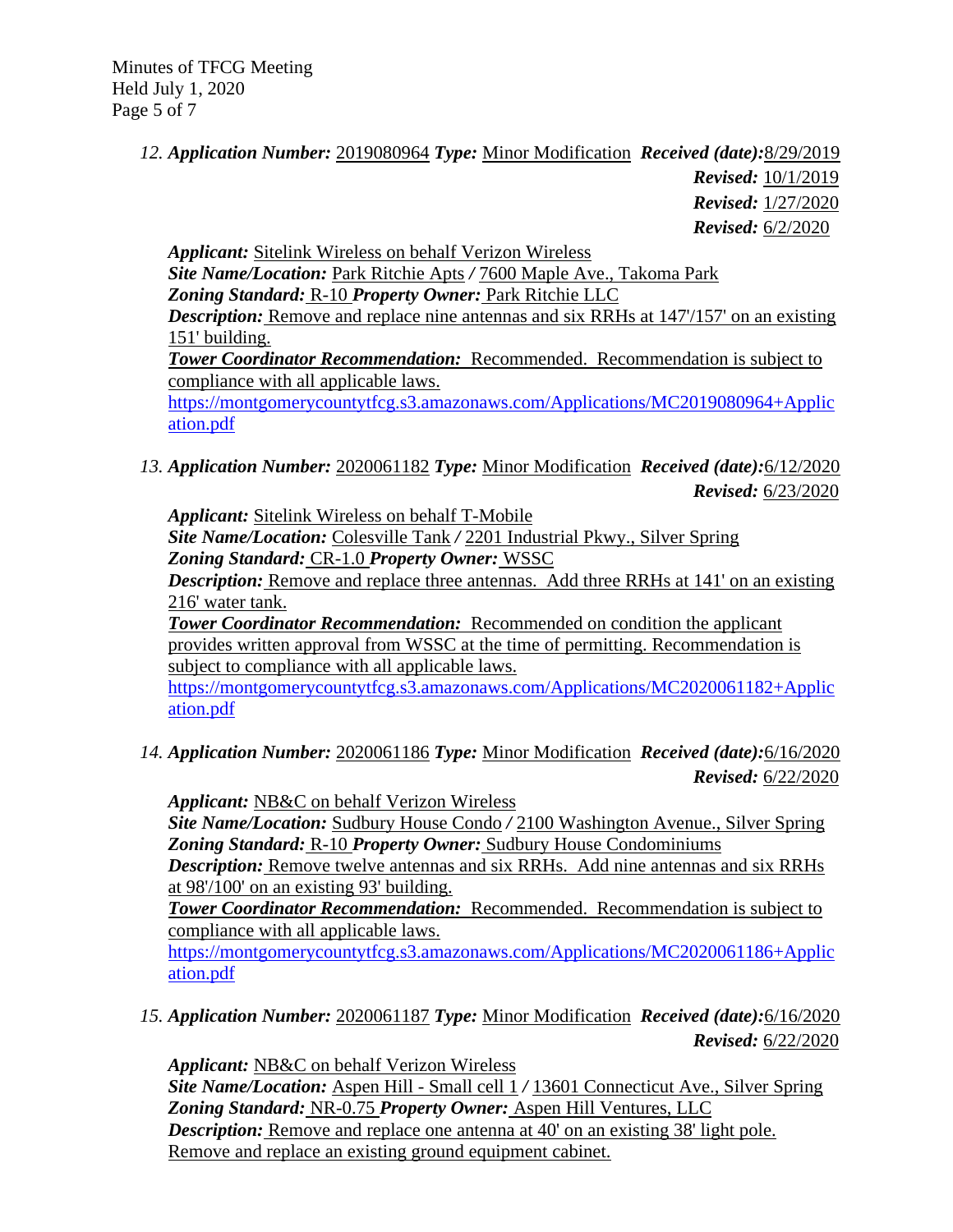Minutes of TFCG Meeting Held July 1, 2020 Page 6 of 7

> *Tower Coordinator Recommendation:* Not Recommended [https://montgomerycountytfcg.s3.amazonaws.com/Applications/MC2020061187+Applic](https://montgomerycountytfcg.s3.amazonaws.com/Applications/MC2020061187+Application.pdf) [ation.pdf](https://montgomerycountytfcg.s3.amazonaws.com/Applications/MC2020061187+Application.pdf)

## *16. Application Number:* 2020061188 *Type:* Minor Modification *Received (date):*6/16/2020 *Revised:* 6/22/2020

*Applicant:* NB&C on behalf Verizon Wireless *Site Name/Location:* Palisades Apts */* 4853 Cordell Ave., Bethesda *Zoning Standard:* CR-5.0 *Property Owner:* Triangle Towers LLC *Description:* Remove nine antennas and nine RRHs. Add six antennas and six RRHs at 120' on an existing 115' building. *Tower Coordinator Recommendation:* Recommended. Recommendation is subject to compliance with all applicable laws. [https://montgomerycountytfcg.s3.amazonaws.com/Applications/MC2020061188+Applic](https://montgomerycountytfcg.s3.amazonaws.com/Applications/MC2020061188+Application.pdf)

[ation.pdf](https://montgomerycountytfcg.s3.amazonaws.com/Applications/MC2020061188+Application.pdf)

**Discussion:** Marjorie Williams announced that, because members of the public had expressed concern regarding the RF EME report submitted with application 2019080964 (#12 on the consent agenda), that item would be moved to the regular agenda for further discussion.

 **Motion:** Martin Rookard moved that items #1 through #16 with the exception of item #15 and #12 on the Consent Agenda be recommended. Boyd Lawrence seconded the motion and it was unanimously recommended.

# **Regular Agenda**

*17. Application Number:* 2019080964 *Type:* Minor Modification *Received (date):*8/29/2019 *Revised:* 10/1/2019 *Revised:* 1/27/2020 *Revised:* 6/2/2020

*Applicant:* Sitelink Wireless on behalf Verizon Wireless *Site Name/Location:* Park Ritchie Apts */* 7600 Maple Ave., Takoma Park *Zoning Standard:* R-10 *Property Owner:* Park Ritchie LLC *Description:* Remove and replace nine antennas and six RRHs at 147/157' on an existing 151' building. *Tower Coordinator Recommendation:* Recommended. Recommendation is subject to compliance with all applicable laws. [https://montgomerycountytfcg.s3.amazonaws.com/Applications/MC2019080964+Applic](https://montgomerycountytfcg.s3.amazonaws.com/Applications/MC2019080964+Application.pdf) [ation.pdf](https://montgomerycountytfcg.s3.amazonaws.com/Applications/MC2019080964+Application.pdf)

**Discussion:** This application was originally on the consent agenda; it was moved to the regular agenda so concerns expressed by members of the public could be discussed and addressed. Jasmina Rivas explained that this application was originally presented on the November 2019 TFCG consent agenda. The application is a 6409 minor modification to remove and replace nine antennas and six RRHs at 147'/157' on an existing 151' building. During the November